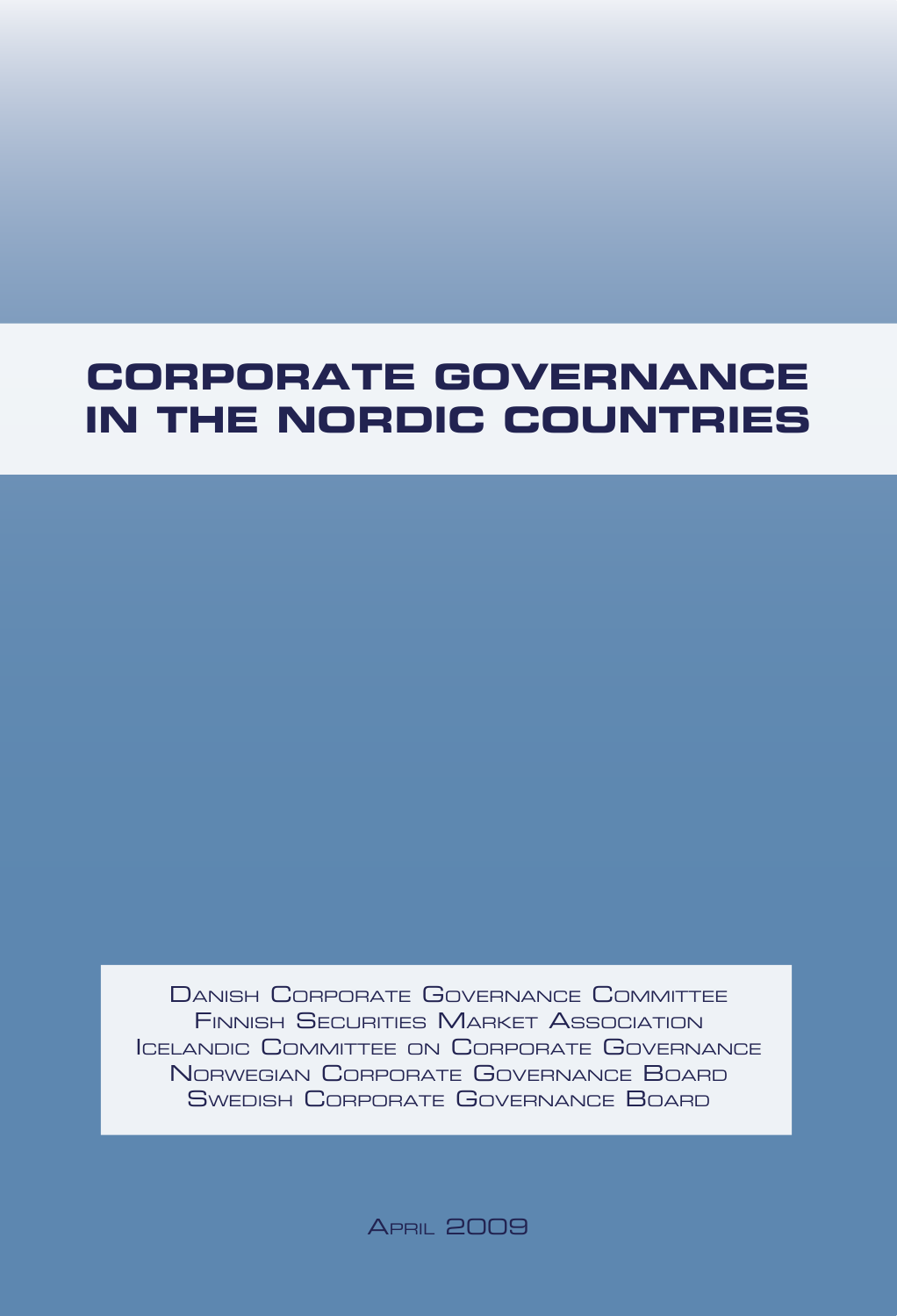## TABLE OF CONTENTS

| <b>PREFACE</b>                                                                | 3  |
|-------------------------------------------------------------------------------|----|
| <b>INTRODUCTION</b>                                                           | 4  |
| <b>KEY FEATURES:</b>                                                          |    |
| <b>1. STRONG GENERAL MEETING POWERS</b>                                       | 6  |
| <b>2. SHARES WITH MULTIPLE VOTING RIGHTS</b>                                  | 6  |
| <b>3. STRONG MINORITY PROTECTION</b>                                          | 7  |
| 4. EFFECTIVE INDIVIDUAL SHAREHOLDER RIGHTS                                    | 7  |
| <b>5. NON-EXECUTIVE BOARDS</b>                                                | 8  |
| <b>6. USE OF BOARD COMMITTEES</b>                                             | 9  |
| <b>7. AUDITORS APPOINTED BY AND ACCOUNTABLE</b><br><b>TO THE SHAREHOLDERS</b> | 9  |
| <b>8. ACTIVE GOVERNANCE ROLE OF MAJOR</b><br><b>SHAREHOLDERS</b>              | 10 |
| <b>9. TRANSPARENCY</b>                                                        | 11 |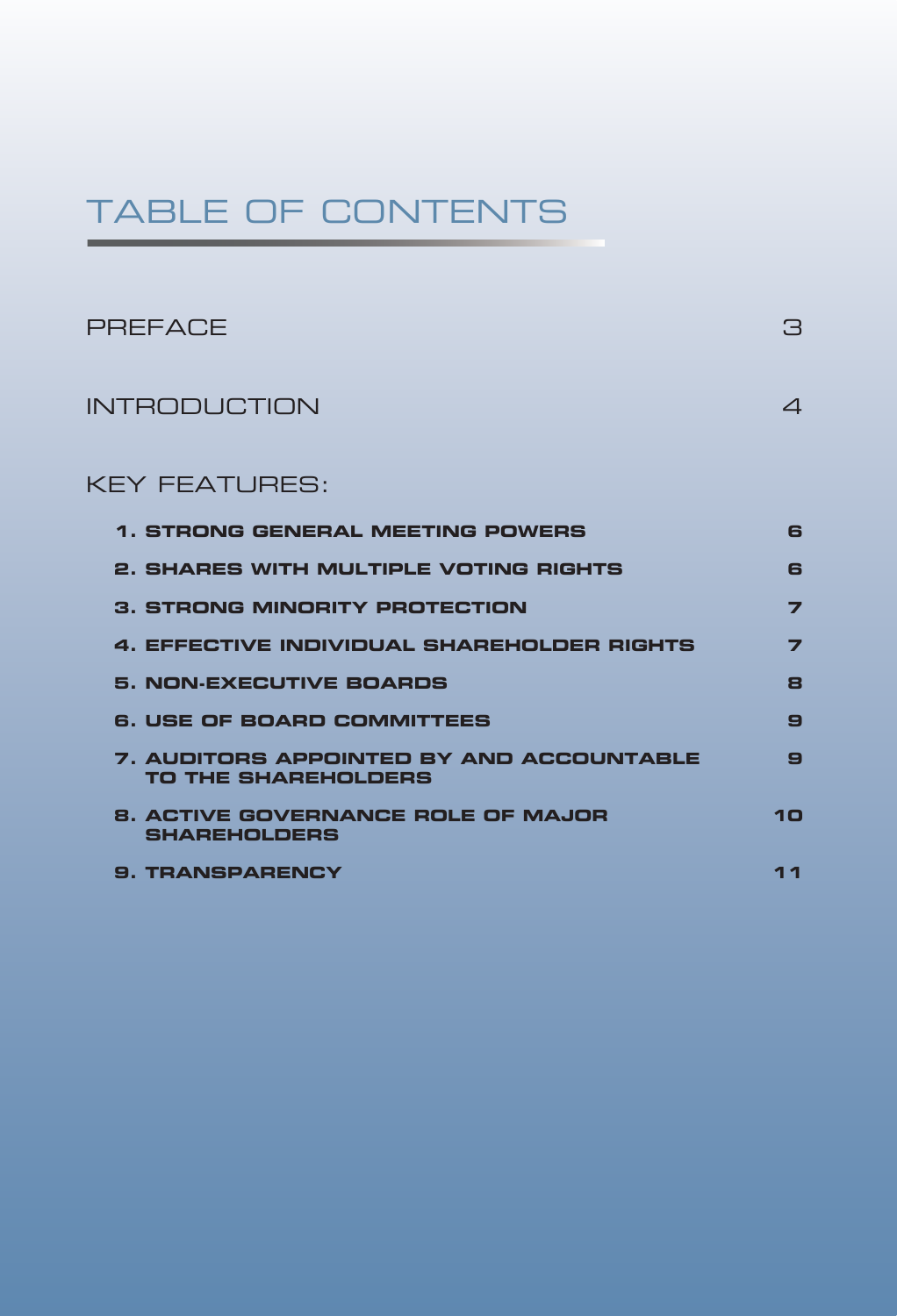#### **PREFACE**

This presentation has been prepared with the co-operation of the self-regulatory corporate governance bodies of the five Nordic countries Denmark, Finland, Iceland, Norway and Sweden. Its aim is to inform international investors and other market participants of key elements of Nordic corporate governance, and thereby to increase knowledge of and confidence in the Nordic corporate governance models. It may also serve as a basis for any future discussions about the possibilities of further alignment of corporate governance regulation and practices between the Nordic countries.

The work has been carried out through a working group made up of Mr Haraldur Ingi Birgisson, the Icelandic Committee on Corporate Governance, Mr Per Lekvall, the Swedish Corporate Governance Board, Ms Anne Leppälä-Nilsson, the Corporate Governance Working Group of the Finnish Securities Market Association, Ms Annette Norup Würthner, the Danish Commerce and Companies Agency, serving as secretariat for the Danish Corporate Governance Committee, and Mr Halvor E. Sigurdsen, the Norwegian Corporate Governance Board. Mr Björn Kristiansson, legal advisor to the Swedish Corporate Governance Board and Ms Piia Vuoti, secretary of the Finnish Securities Market Association, have assisted in various phases of the project. The end product was approved by representatives of the undersigned bodies.

Comments and suggestions for future editions are welcome and may be addressed to *info@corporategovernanceboard.se* or to any of the undersigned bodies.

Danish Corporate Governance Committee: www.corporategovernance.dk Finnish Securities Market Association: www.cgfinland.fi Icelandic Committee on Corporate Governance: www.chamber.is Norwegian Corporate Governance Board: www.nues.no Swedish Corporate Governance Board: www.corporategovernanceboard.se

None of the undersigned bodies, its affiliates or any of their employees makes any representation or warranty, express or implied, as to the accuracy, reasonableness or completeness of the information contained in this document nor accepts any responsibility to update this document in relation to any changes in law or practice. All such parties expressly disclaim any and all liability based on, or relating to, this document, or resulting from reliance by any person on it.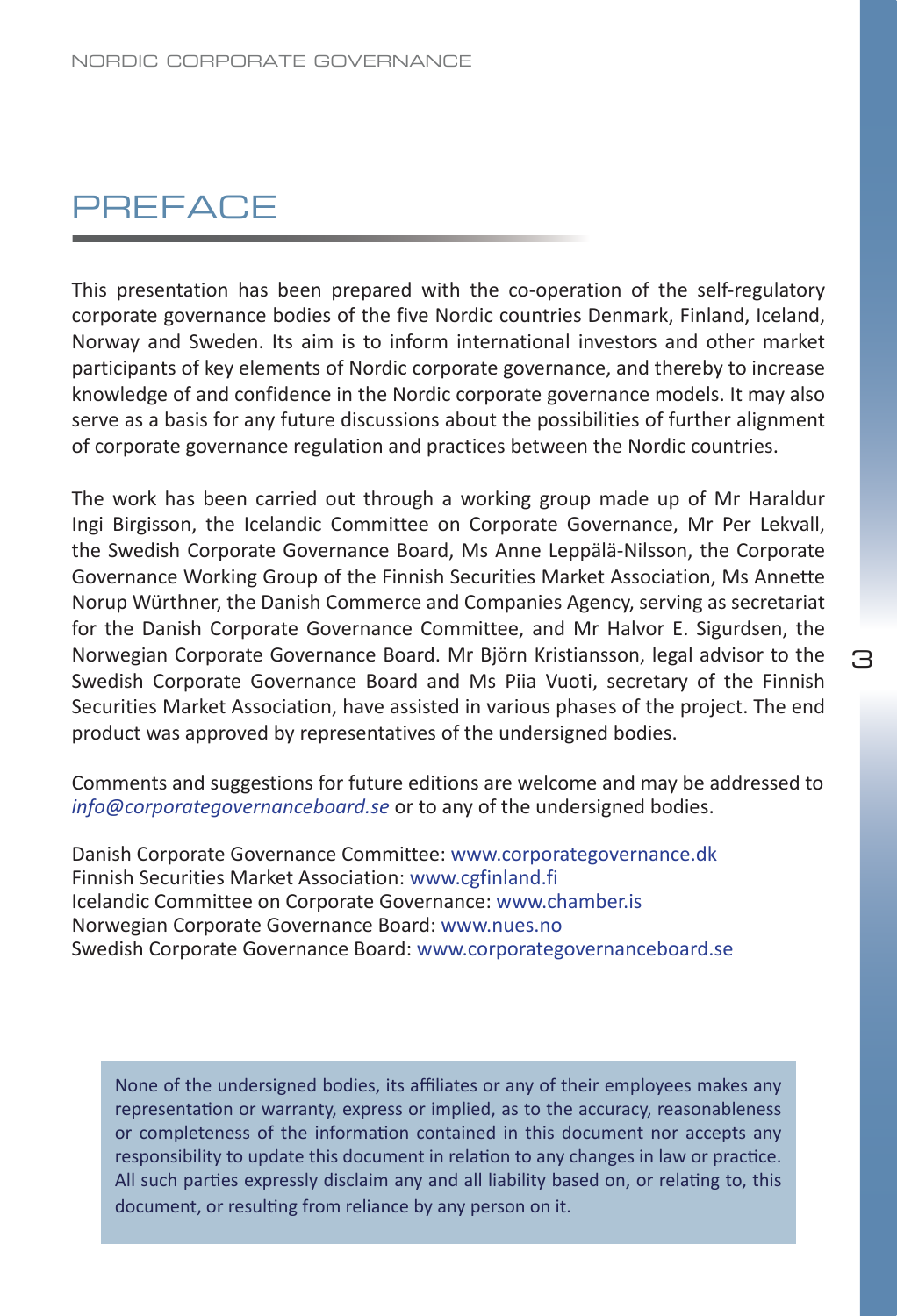# INTRODUCTION

The corporate governance of the Nordic countries closely resembles that of most of the industrialised world and meets with the highest international standards. At the same time, owing to company legislation, corporate governance traditions and some specific preconditions regarding the ownership structure on the stock market, Nordic corporate governance differs in some respects from the Anglo-Saxon and European Continental models. The aim of this presentation is to highlight the most important and distinctive features characterizing the Nordic corporate governance model.

The Nordic countries are advanced market economies with well developed and international capital markets. Foreign ownership of stock-listed companies has increased significantly over the last few decades and is now over one third in the region as a whole. With regard to their size, the Nordic countries host a remarkable number of world-leading companies, which in many cases have attracted even larger foreign ownership. Still, the majority of stock-listed companies are relatively small in an international perspective with predominantly domestic ownership. The total market capitalisation of the Nordic regulated stock market is about half of that of the London Stock Exchange Main Market.

During the last decade, the Nordic capital markets have become increasingly integrated. A number of cross-border mergers have taken place, creating large pan-Nordic companies, in several cases with listings on more than one of the Nordic stock exchanges. In the last few years these exchanges have undergone a rapid consolidation, and they are today, except the Oslo Stock Exchange, wholly owned by Nasdaq OMX. As an outcome of this they are currently in the process of harmonizing listing rules and requirements, a development which will further enhance the competitiveness of the combined Nordic capital market.

The corporate governance of the Nordic countries is based on national legislation, primarily each country's companies act, but also the respective accounting acts and acts governing the securities market and securities trading, as well as relevant EU regulation, stock exchange rules and corporate governance codes. The Nordic companies acts share a heritage of strong harmonization efforts from the mid-20th century. This development came to an end in the beginning of the 1970's when Denmark entered the EC, followed by Finland and Sweden in 1995. Iceland and Norway are members of the EEA and thereby also implement all EC legislation, relevant to the EEA agreement. Still it resulted in far-reaching similarities between the new companies acts, introduced in all Nordic countries later in that decade. Even though the companies acts of the Nordic countries have from that point in time developed along different paths and today show significant differences in details, they still resemble each other in fundamental corporate governance aspects.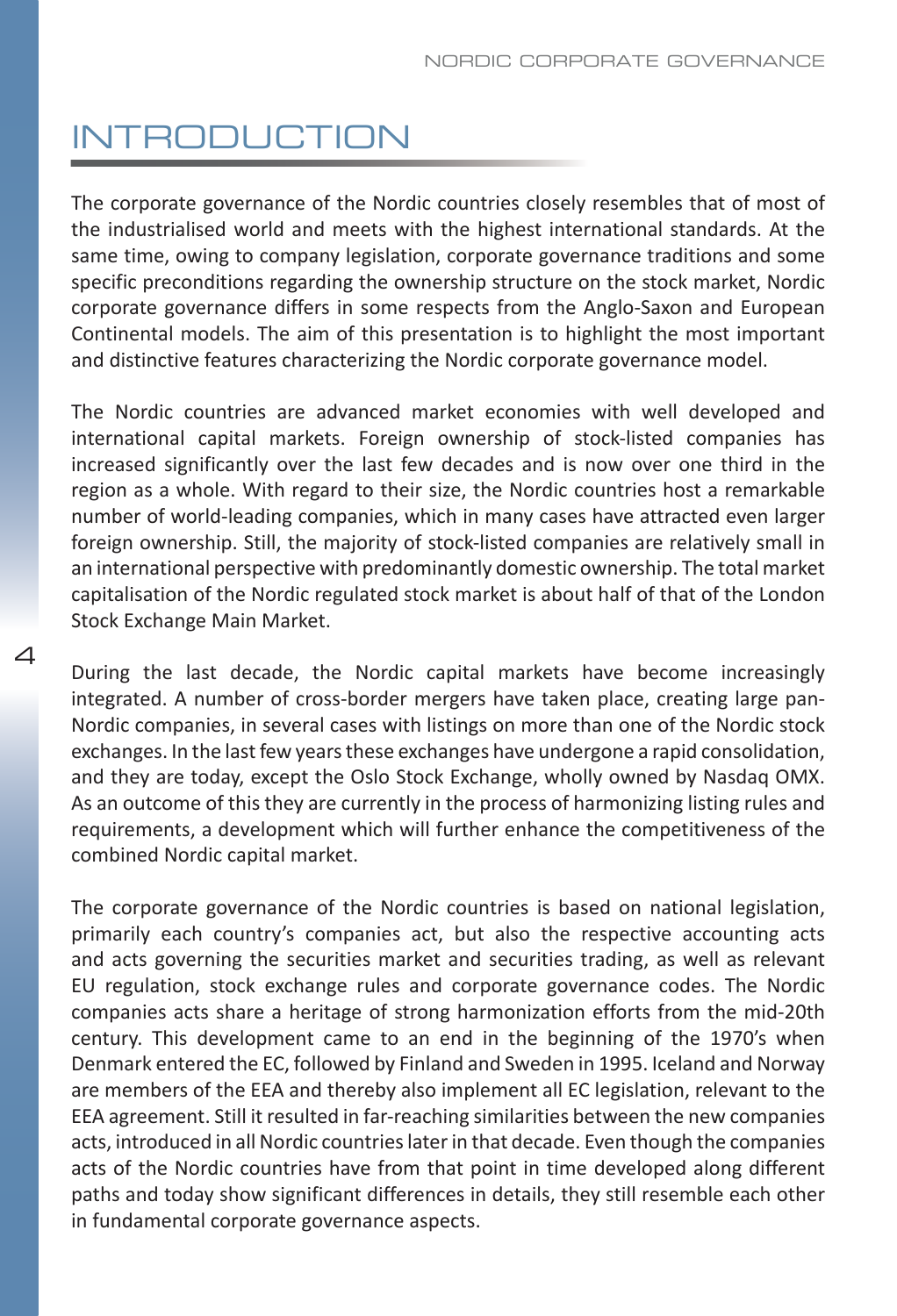Furthermore, the Nordic companies acts are all highly up-to-date and include several aspects of modern corporate governance that, in other countries, are regulated through codes on a comply or explain basis. Other such aspects are covered by stock exchange rules, which listed companies are contractually obliged to comply with. Hence, significant parts of modern corporate governance are, in the Nordic countries, regulated through binding regulations.

Self-regulation is well established in the Nordic countries and plays an essential regulatory role in corporate governance as well as in other areas. Hence, the Nordic corporate governance codes, introduced during the last ten years, were developed within the self-regulatory framework of each respective country, and they have since then been administered by independent corporate governance committees. Although the codes, too, differ in details between the countries, they are all based on the general international development and common Nordic approach within this field and thus show a fundamental resemblance to one another.

The following is a summary description of some key features of Nordic corporate governance based on relevant legislation, stock-market rules, self-regulation codes and, where relevant, generally accepted market practice. The description does not claim to be exhaustive, nor to reflect the exact situation in each country, but gives an overview at a relatively high level of aggregation of some common aspects of corporate governance in listed companies in the Nordic countries.

ᄐ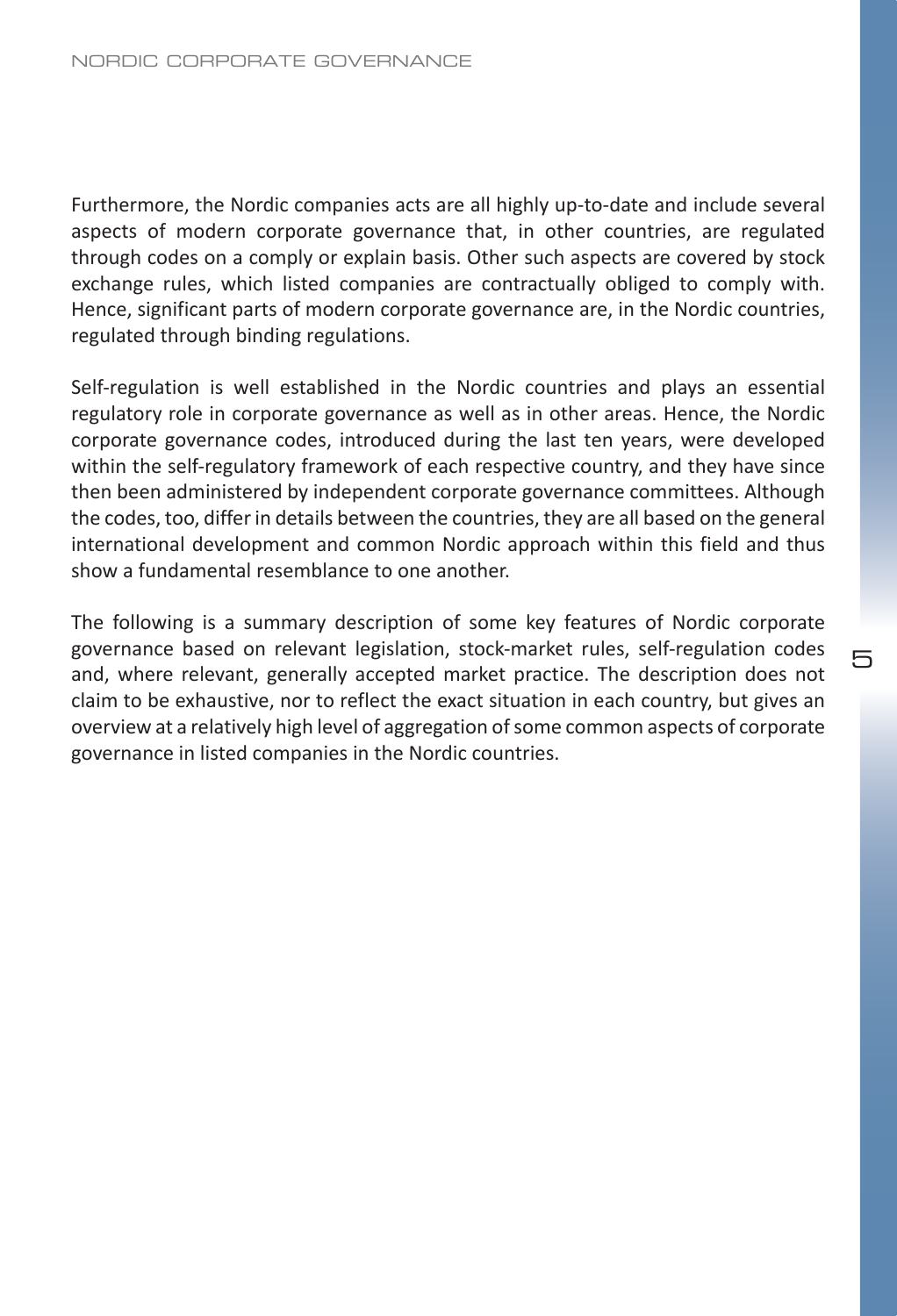#### 1. Strong General Meeting **POWERS**

The Nordic companies acts provide for strong shareholder powers through the General Meeting as the highest decision-making body of the company. At the General Meeting the shareholders participate in the supervision and control of the company.

An Annual General Meeting (AGM) must be held within a certain time period after the end of the financial year. The AGM approves the company's annual accounts, including any distribution of profits. The AGM decides on election and dismissal of individual directors of the Board. The remuneration to the directors of the Board is to be approved by the AGM, which also appoints the company's statutory auditors.

A decision by the General Meeting is also required regarding, i.a. mergers and demergers of the company, amendments of the company's Articles of Association and alterations of the company's share capital. Some decisions may also be taken by the Board if authorised by the General Meeting, for example, issues of new shares, convertibles or warrants and buy-back of own shares. In some of the countries, incentive programs for the management must be approved by the General Meeting.

#### 2. shares with Multiple Voting Rights

ട

Shares with multiple voting rights are permitted, within clearly defined limits set in the companies acts. This is the most frequently used ownership control enhancing mechanism (CEM) primarily in Sweden but to some degree also in Denmark and Finland. Other forms of CEMs are not commonly used in Nordic listed companies, except for ceilings on voting rights or ownership in Denmark.

The freedom of contract is balanced by strict disclosure requirements and minority rights. The use of shares with multiple voting rights and other CEMs has to be fully disclosed to the shareholders and the market.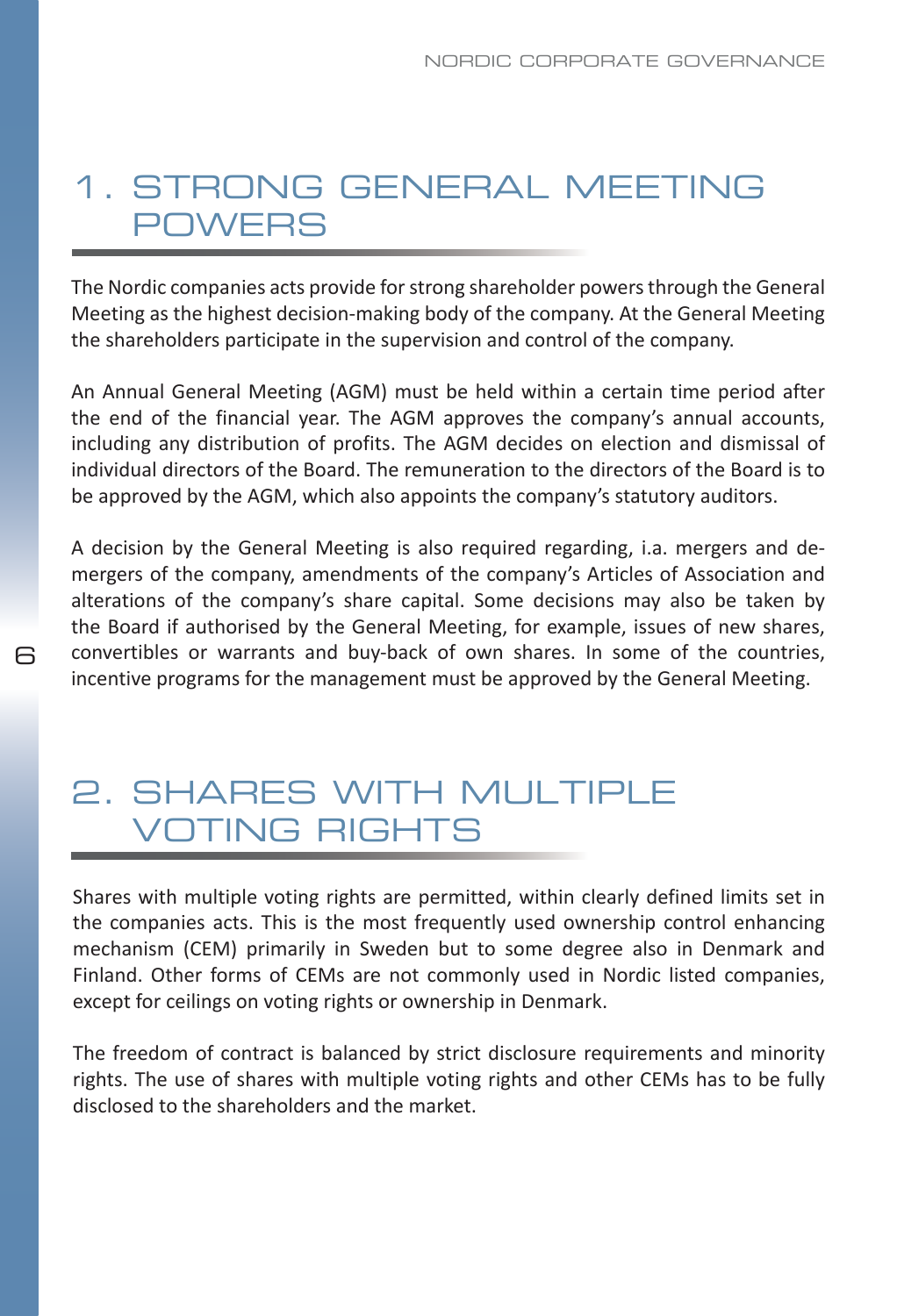### 3. strong Minority **PROTECTION**

To balance the power of major shareholders, the Nordic companies acts allow for substantial protection of minority shareholders. Nordic companies are under a strict obligation to treat all shareholders equally. Consequently, the minority protection rule prescribes that the General Meeting - or the Board or any other governance body may not make a decision that might give an undue advantage to some shareholders or other persons at the expense of the company or other shareholders. All shares provide equal rights, unless the Articles of Association allows shares with different rights.

Furthermore, there are a number of rules limiting the majority decision principle on specific matters at the General Meeting. Hence, although the general rule is that the General Meeting decides with a simple majority, a number of decisions require various degrees of qualified majority of both shares and votes to be valid. Examples of such decisions are amendments of the Articles of Association, share capital alterations and mergers or demergers. There are also rules granting a certain minority, rights to force certain decisions, such as to summon a General Meeting and in some countries to distribute a minimum dividend out of the company's profit.

#### 4. Effective Individual SHARFHOLDER RIGHTS

7

Additional minority shareholder protection is obtained by the relatively far-reaching rights of the individual shareholder. Hence, most of the provisions of the EU Shareholders' Rights Directive (2007/36/EC) have for a long time been part of the Nordic companies acts.

Each shareholder, irrespective of the number or class of shares held, has the right to participate in the General Meeting and to vote on his or her shares.<sup>1</sup> Shareholders who are not able to attend in person may exercise their rights by proxy. Each shareholder has the right to table resolutions and to ask questions on topics within the scope of the agenda of the General Meeting.

<sup>1.</sup> In Denmark it was possible to issue shares without voting rights until 1. January 1974. These shares are still valid.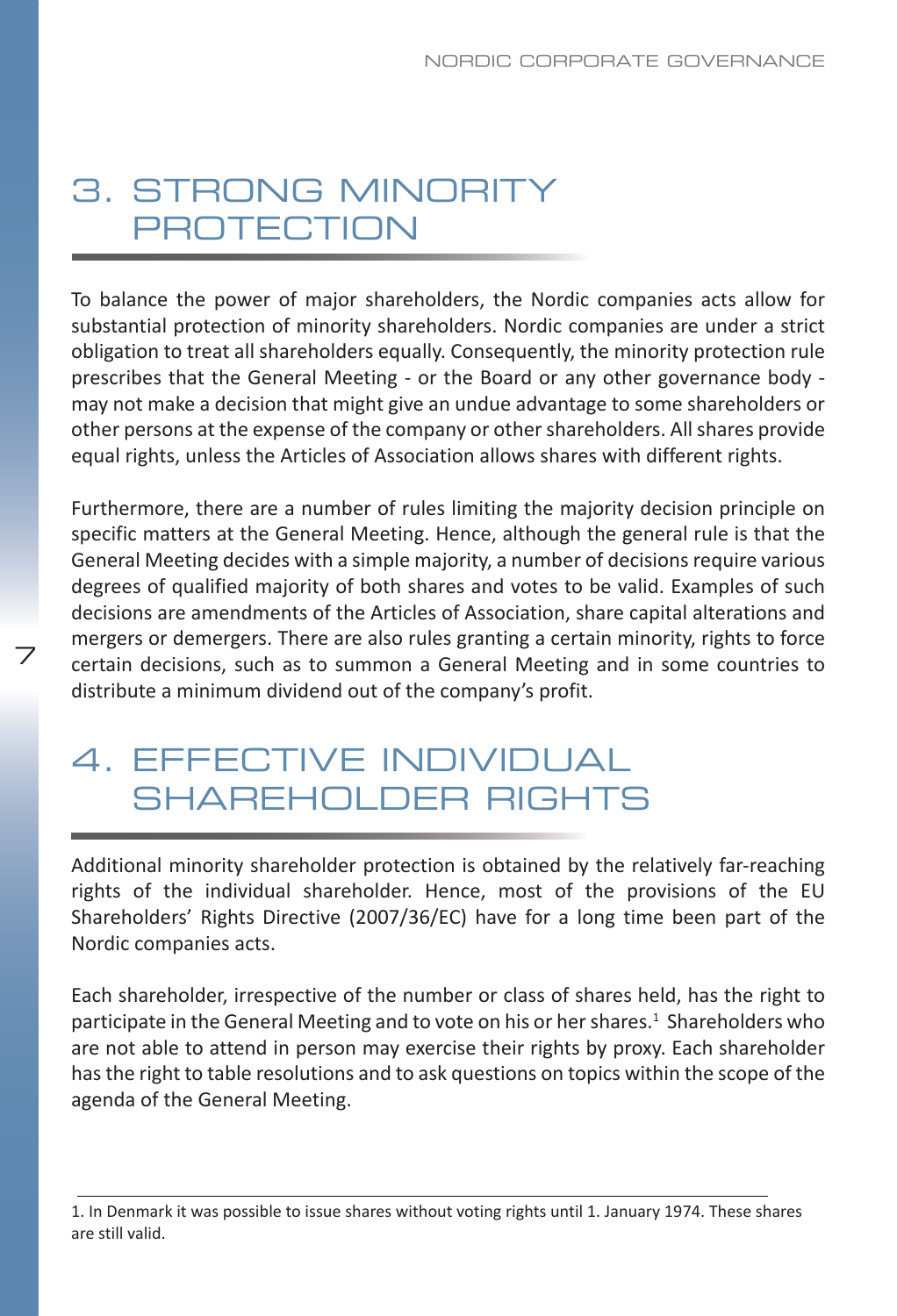Each shareholder also has the right to have issues falling within the competence of the General Meeting, included in the meeting agenda, providing a request has been submitted to the Board in adequate time for the issue to be included in the notice calling the meeting. The General Meeting may not make any resolutions on items unless they have been included in the agenda for the meeting.

Generally, companies are encouraged to facilitate shareholder attendance and voting at General Meetings, and no shares may be blocked. There are also strict limits on how early cut-off dates for the right to vote at General Meetings may be set.

#### 5. Non-Executive Boards

The Nordic corporate governance structure lies between the Anglo-Saxon one-tier and the continental European two-tier model. The Board is responsible for the overall management of the company's affairs, including the strategy, organisation, financial structure of the company and oversight of risk management and internal controls, whereas the day-to-day management is delegated to the CEO. The extensive decisionmaking authority thus assigned to the Board is limited primarily by the decision-making powers of the General Meeting in certain matters.

R

In line with generally accepted international standards, the codes or the listing rules of all Nordic countries stipulate that at least half, or a majority, of the Board members to be elected by the shareholders have to be independent of the company.<sup>2</sup> Further, a separation between the Board and Executive Management is required. The same person cannot be CEO and chairman of the Board. Hence, the great majority of the Nordic listed companies have entirely or predominantly non-executive boards.

<sup>2.</sup> In Denmark, Norway and Sweden the employees have the right to appoint a limited number of Board members.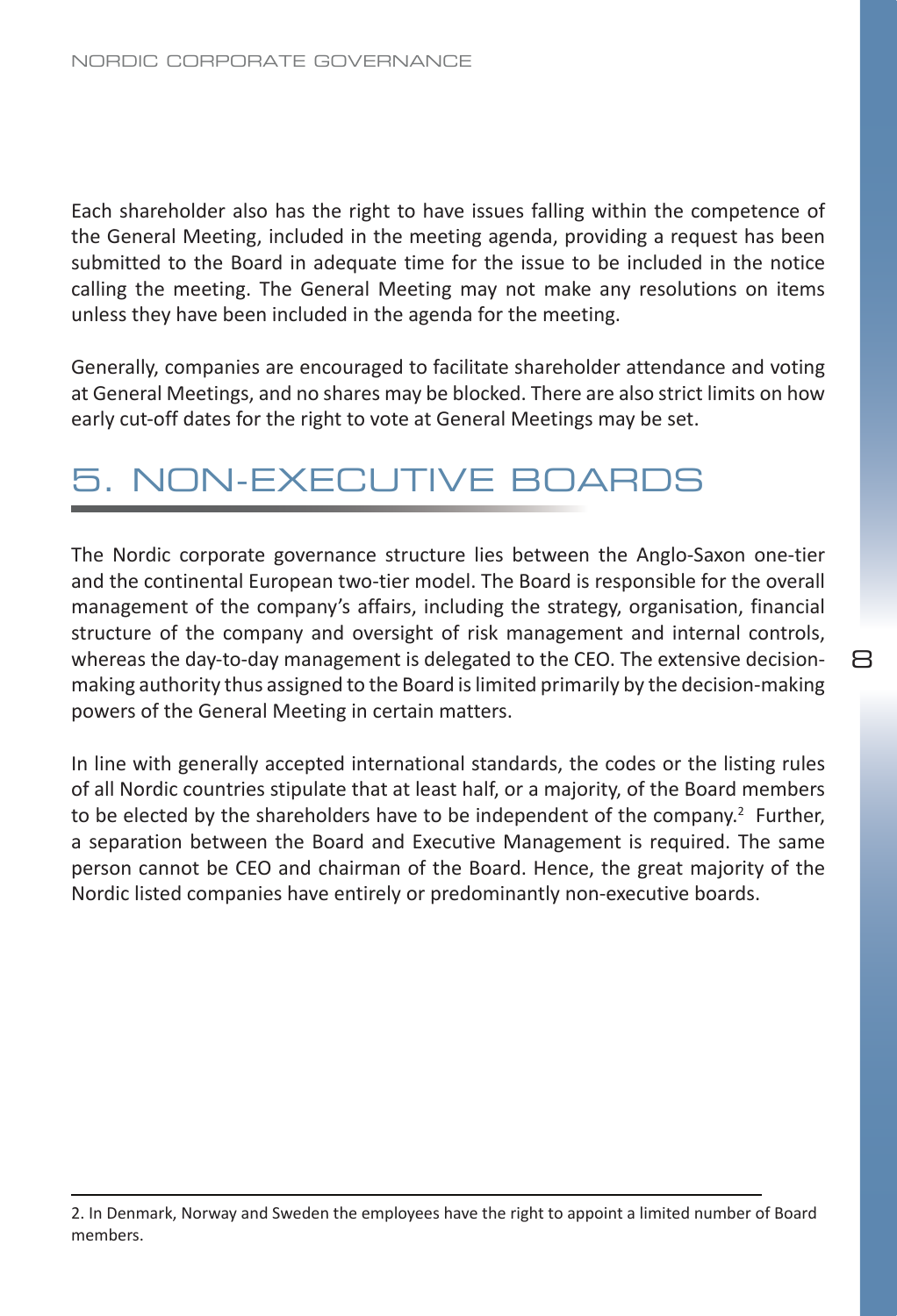# 6. Use of Board CommitteeS

With entirely or predominantly non-executive directors on Nordic companies' Boards, the establishment of Board committees becomes more a question of efficient organisation of the Board's work rather than of the integrity of the Board vis-à-vis the company management.

Therefore, in general, the Nordic corporate governance codes recommend that Boards consider the establishment of subcommittees for handling matters of this nature, but leave it to each Board to decide whether this is warranted or not in each particular case. Major Nordic listed companies have established audit committees, $3$  and in most countries compensation committees as well. Nomination committees are, in Norway and Sweden, appointed by the shareholders at the AGM, whereas in the other countries these are predominantly subcommittees of the Board.

It should furthermore be noted that, as a consequence of the Nordic countries' companies acts, a Nordic Board subcommittee can only be assigned tasks within the framework of the entire Board's duties, and that the full responsibility for any decision delegated to a Board subcommittee stays with the Board as a whole.

#### 7. Auditors Appointed by and Accountable to the SHARFHOLDFRS

9

The statutory auditors of a Nordic company are appointed by the General Meeting to audit the company's annual accounts. In Finland and Sweden, they also have the duty to review the Board's and the CEO's management of the company. Auditors of Nordic companies are therefore given their assignment by, and are obliged to report to, the shareholders, and they must not allow their work to be governed or influenced by the Board or the executive management.

Auditors present their reports to the shareholders at the AGM in their annual audit report. In most of the countries part of their assignment is to recommend whether the General Meeting should adopt the financial statements and whether the company's profit or loss should be appropriated in accordance with the Board's proposal.

3. In Finland, an audit committee has to be established in large companies, where required by the extent of the business operations.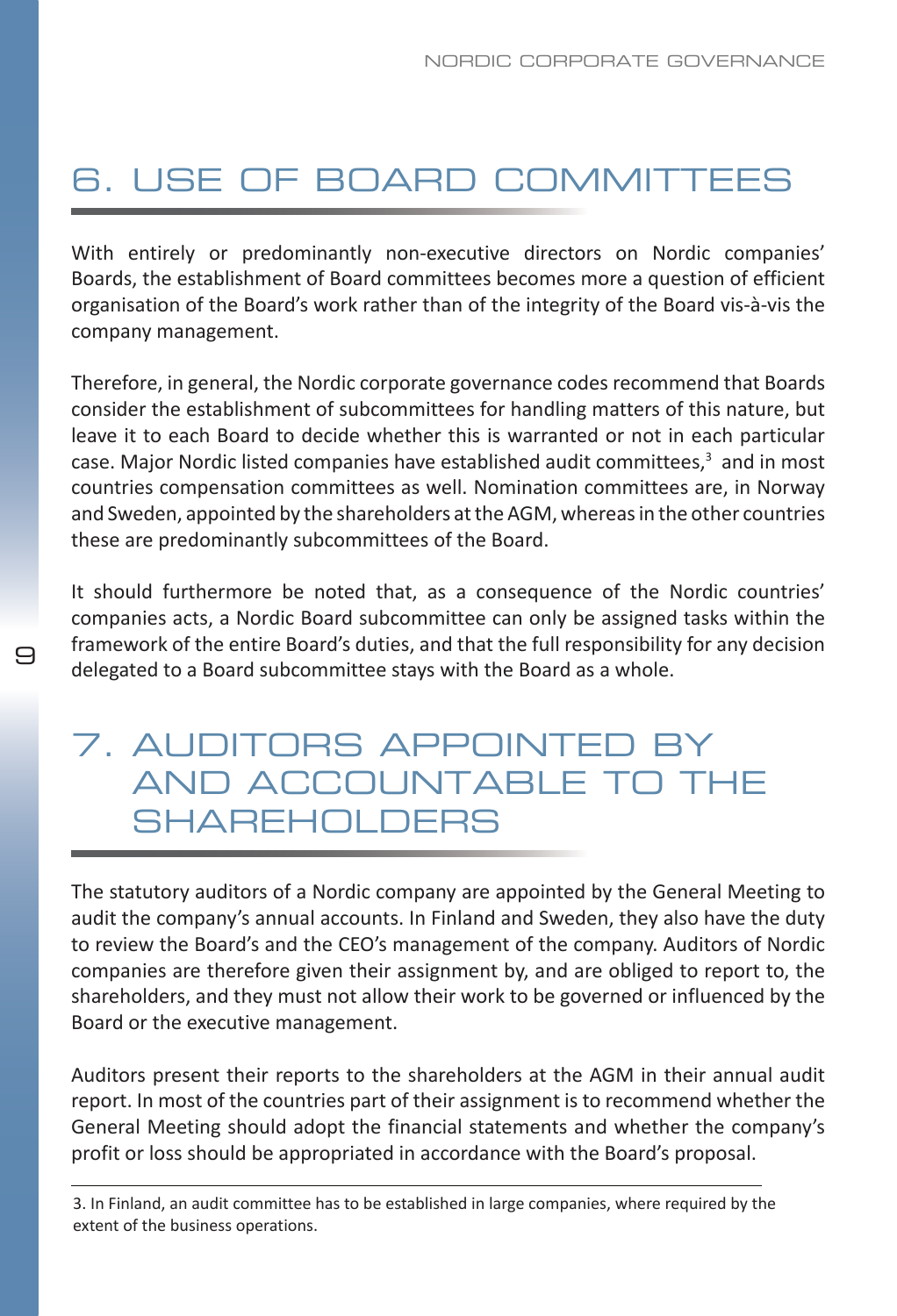In most of the countries, the auditors are furthermore obliged to report if any member of the Board or the CEO has carried out any action or committed any oversight that may result in liability for damages or has contravened the relevant companies act, the relevant legislation on annual accounts, or the company's Articles of Association.

#### 8. Active Governance Role of Major Shareholders

Many large companies in the Nordic area have a dispersed ownership structure with a clear separation between the ownership and management roles. However, a relatively large portion of the listed companies in the Nordic area, in particular in the small and mid-cap categories, have one or a few controlling shareholders, who often play an active role in the governance of the company. This has important repercussions for the view of the ownership role, and major private shareholders in such companies are generally expected to exert their ownership rights actively and take long-term responsibility for the company.

In line with this, major private shareholders normally not only take part in General Meeting proceedings but also often involve themselves in the company affairs by serving on the Board. Still, in all countries there should be at least two Board members independent from major shareholders (in Denmark at least half). In Norway and Sweden shareholders are also expected to assume special responsibility for the Board nomination procedure by appointing, and sometimes also serving as members of, the Nomination Committee.

Hence, there is a generally positive view of ownership involvement in the company affairs in the Nordic region. At the same time, there are strong legal provisions against misuse of such powers to the detriment of the company or the other shareholders and for each Board director's strict duty to work in the best interest of the company and all shareholders.

#### $1<sub>0</sub>$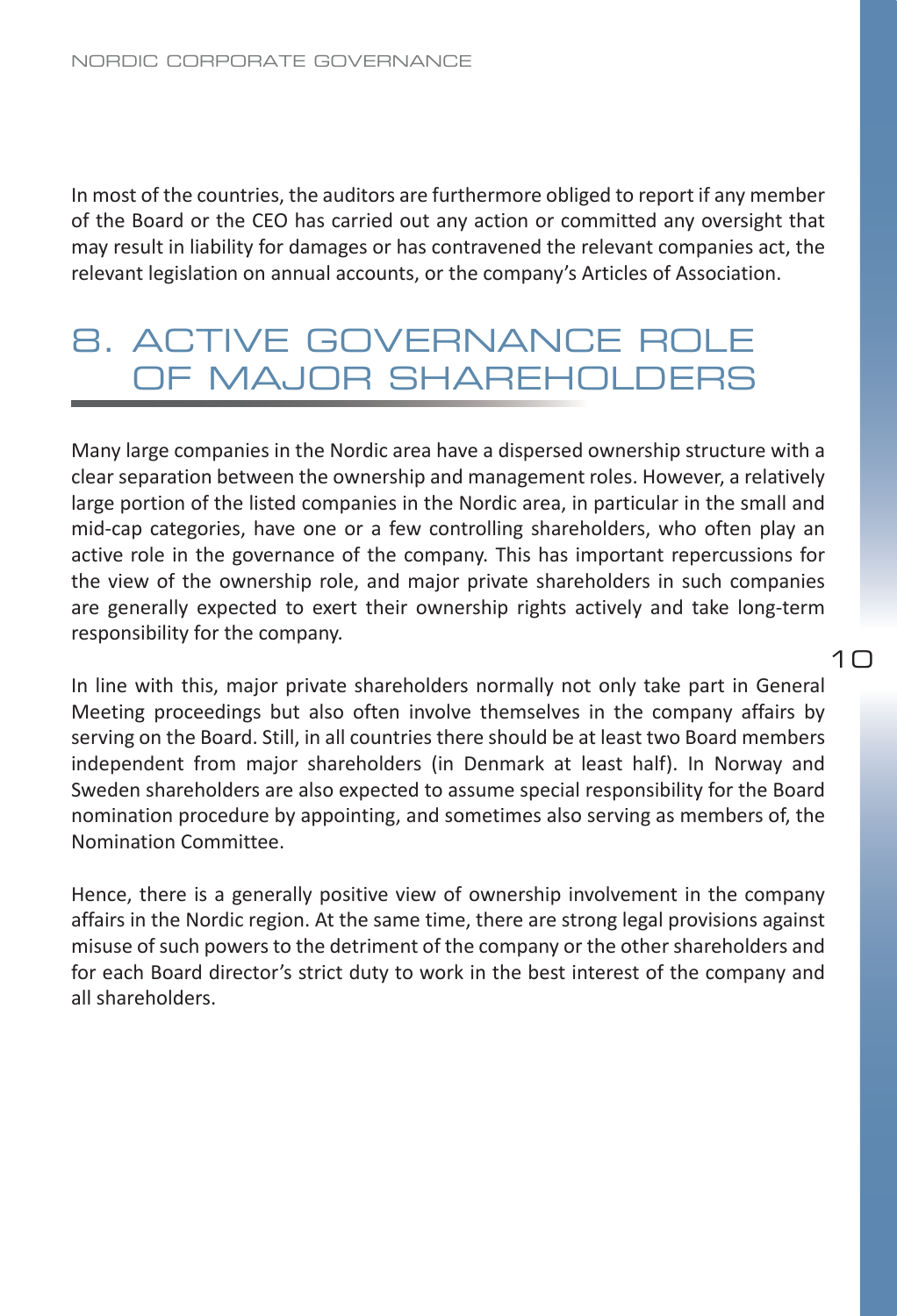## 9. Transparency

Nordic listed companies have in general been early to adopt high standards of transparency towards their shareholders, the capital market and the surrounding society as a key aspect of modern corporate governance. Hence, in a study by the European Commission, the Nordic member states ranked among the top countries in all aspects of disclosure of information analysed.4

In particular regarding remuneration to the Board and management, a high degree of transparency has, for many years, been standard procedure in Nordic corporate governance. Thus, full disclosure at the individual level of the remuneration to the directors of the Board and the CEO is required. In addition, with some variations between the countries, in Denmark, Iceland, Norway and Sweden the company's remuneration policy has to be presented, and submitted for approval in full or part, at the AGM. In Finland the principles for remuneration to the executive management have to be published on the company's website.

11 Also, disclosure of the company's internal control and risk management principles is generally required by the Nordic corporate governance rules.

<sup>4.</sup>Report on the Proportionality Principle in the European Union. External Study Commissioned by the European Commission: http://ec.europa.eu/internal\_market/company/docs/shareholders/study/final\_ report\_en.pdf.